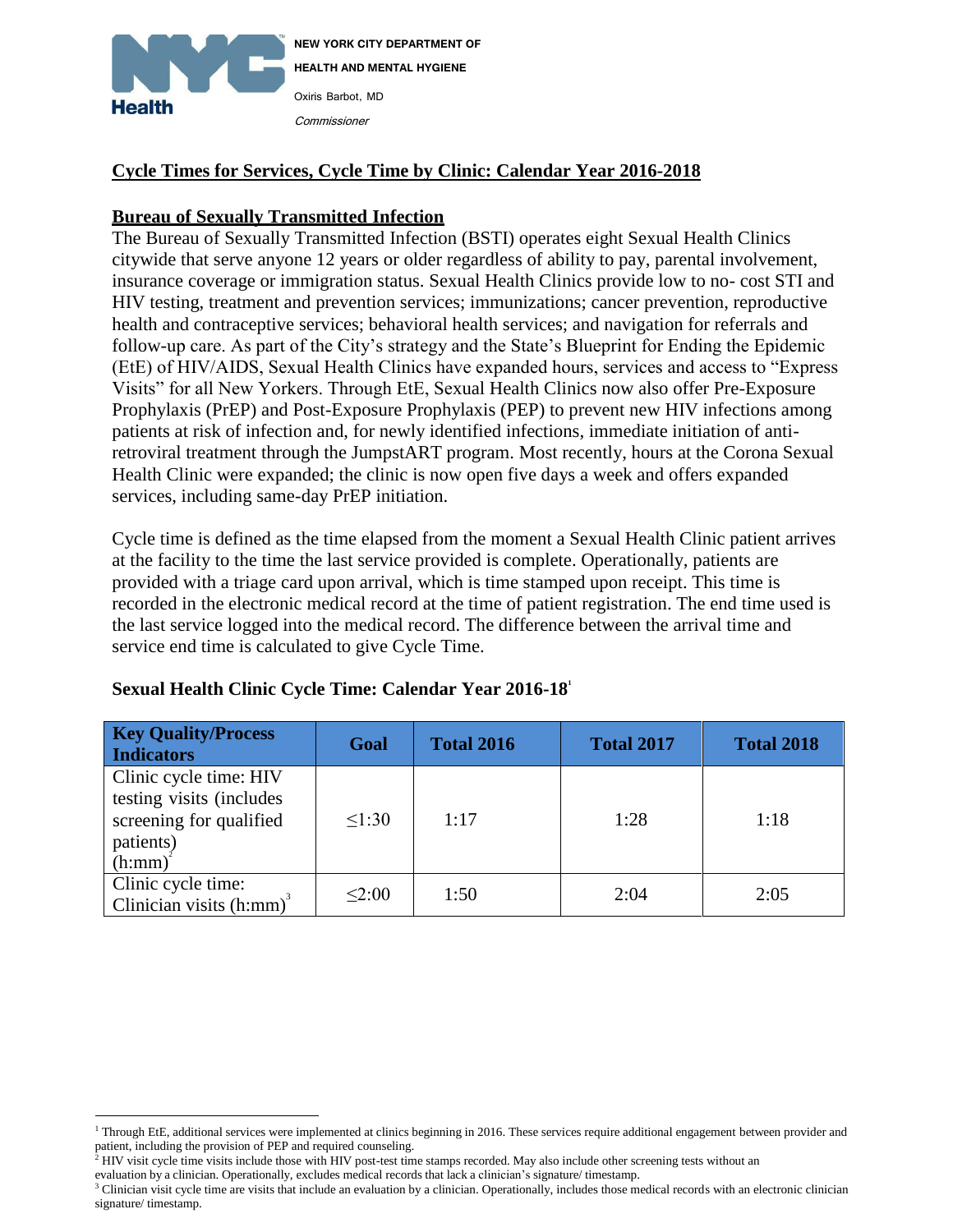# **PATIENT CYCLE TIME HIV VISITS (h:mm)** <sup>4</sup>

|                             | 2018            | 2018            | 2018           | 2018           |
|-----------------------------|-----------------|-----------------|----------------|----------------|
| <b>Clinic</b>               | $\overline{O1}$ | $\overline{O2}$ | Q <sub>3</sub> | Q <sub>4</sub> |
| <b>Central Harlem</b>       | 1:25            | 1:25            | 1:37           | 1:21           |
| Chelsea                     | 1:21            | 1:24            | 0:51           | 0:40           |
| Corona                      | 1:21            | 1:12            | 1:12           | 1:10           |
| Crown Heights               | 1:35            | 1:39            | 1:36           | 1:27           |
| <b>Fort Greene</b>          | 1:33            | 1:30            | 1:30           | 1:23           |
| Jamaica                     | 1:20            | 1:07            | 1:20           | 1:16           |
| Manhattanville <sup>5</sup> | 1:24            |                 |                |                |
| Morrisania                  | 1:27            | 1:26            | 1:30           | 1:19           |
| Riverside                   | 1:28            | 1:32            | 1:28           | 1:23           |
| <b>Overall</b>              | 1:27            | 1:25            | 1:17           | 1:08           |

Data obtained from BSTI's Electronic Medical Record

# **PATIENT CYCLE TIME CLINICIAN VISITS (h:mm)** <sup>1</sup>

Data obtained from BSTI's Electronic Medical Record

| <b>Clinic</b>         | 2018            | 2018           | 2018 | 2018           |
|-----------------------|-----------------|----------------|------|----------------|
|                       | $\overline{O1}$ | Q <sub>2</sub> | Q3   | Q <sub>4</sub> |
| <b>Central Harlem</b> | 2:05            | 2:13           | 2:09 | 1:58           |
| Chelsea               | 1:45            | 1:49           | 1:59 | 2:08           |
| Corona                | 1:46            | 1:37           | 1:43 | 1:36           |
| Crown Heights         | 1:59            | 2:07           | 2:17 | 2:08           |
| <b>Fort Greene</b>    | 2:03            | 2:03           | 2:07 | 2:02           |
| Jamaica               | 2:03            | 1:56           | 2:09 | 2:00           |
| Manhattanville        | 2:06            |                |      |                |
| Morrisania            | 2:24            | 2:25           | 2:37 | 2:21           |
| Riverside             | 1:59            | 2:17           | 2:08 | 2:03           |
| <b>Overall</b>        | 2:03            | 2:03           | 2:09 | 2:03           |

 4 Information given is the average of measurable cycle time per visit, within each clinic. Overall, measurable cycle time is average for all patient visits throughout all Sexual Health Clinics.

<sup>&</sup>lt;sup>5</sup> Last day of services at the Manhattanville Sexual Health Clinic was 3/1/2018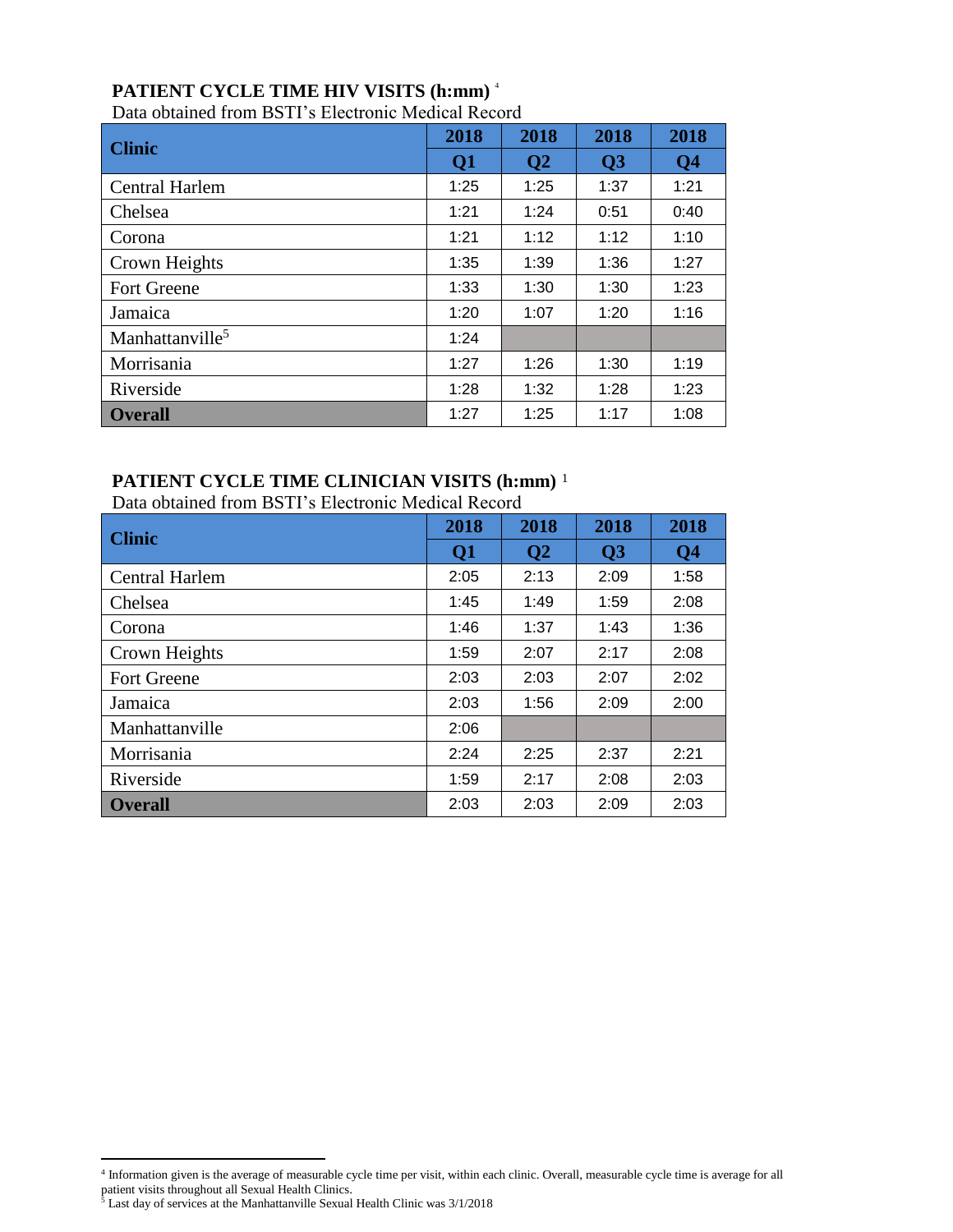#### **Bureau of Tuberculosis Control**

Bureau of Tuberculosis Control (BTBC) operates chest centers in four boroughs. BTBC chest centers are super specialist clinics that provide exclusive tuberculosis care from diagnosis to treatment completion. Patients identified with other medical issues are referred to health care providers of their choice or specialist practitioners as determined by a BTBC physician.

Cycle time is the period of time a patient is in the BTBC's Chest Center; that is, from the patient's entry to the clinic to the end of the encounter with the last clinic provider. Cycle time is collected by using the CDC's Patient Flow Analysis (PFA) system and the clinic electronic medical record. The primary data collected for PFA is time-based and captured by staff manually as patients enter the clinic and move from one station to the next, up to the time of departure.

# **Tuberculosis Control Clinic Cycle Time: Calendar Year 2016-18**

| <b>Key Quality/Process</b><br><b>Indicators</b> | Goal   | <b>Total 2016</b> | <b>Total 2017</b> | <b>Total 2018</b> |
|-------------------------------------------------|--------|-------------------|-------------------|-------------------|
| Clinic cycle time: All                          | < 2:00 | 1:23              | 1:26              | 1:15              |
| patient visit type                              |        |                   |                   |                   |
| combined (h:mm)                                 |        |                   |                   |                   |

# **PATIENT CYCLE TIME**<sup>6</sup> **(h:mm)**

(All patient visits types combined) Data obtained by conducting a patient flow analysis

| <b>Facility</b>           | 2018<br>Q1 | 2018<br>Q2 | 2018<br><b>O3</b> | 2018<br>Q4 |
|---------------------------|------------|------------|-------------------|------------|
| Corona                    | 0:45       | 1:06       | 0:43              | 1:05       |
| <b>Fort Greene</b>        | 1:18       | 1:27       | 1:39              | 1:13       |
| Morrisania                | 1:13       | 1:28       | 1:00              | 1:50       |
| <b>Washington Heights</b> | 1:12       | 1:46       | 1:16              | 1:15       |
| <b>Total</b>              | 1:07       | 1:27       | 1:09              | 1:20       |

 $\overline{a}$ 

<sup>&</sup>lt;sup>6</sup> Class II threshold is  $\leq$  2:00; Class III, IV and V visits thresholds are  $\leq$  3:00